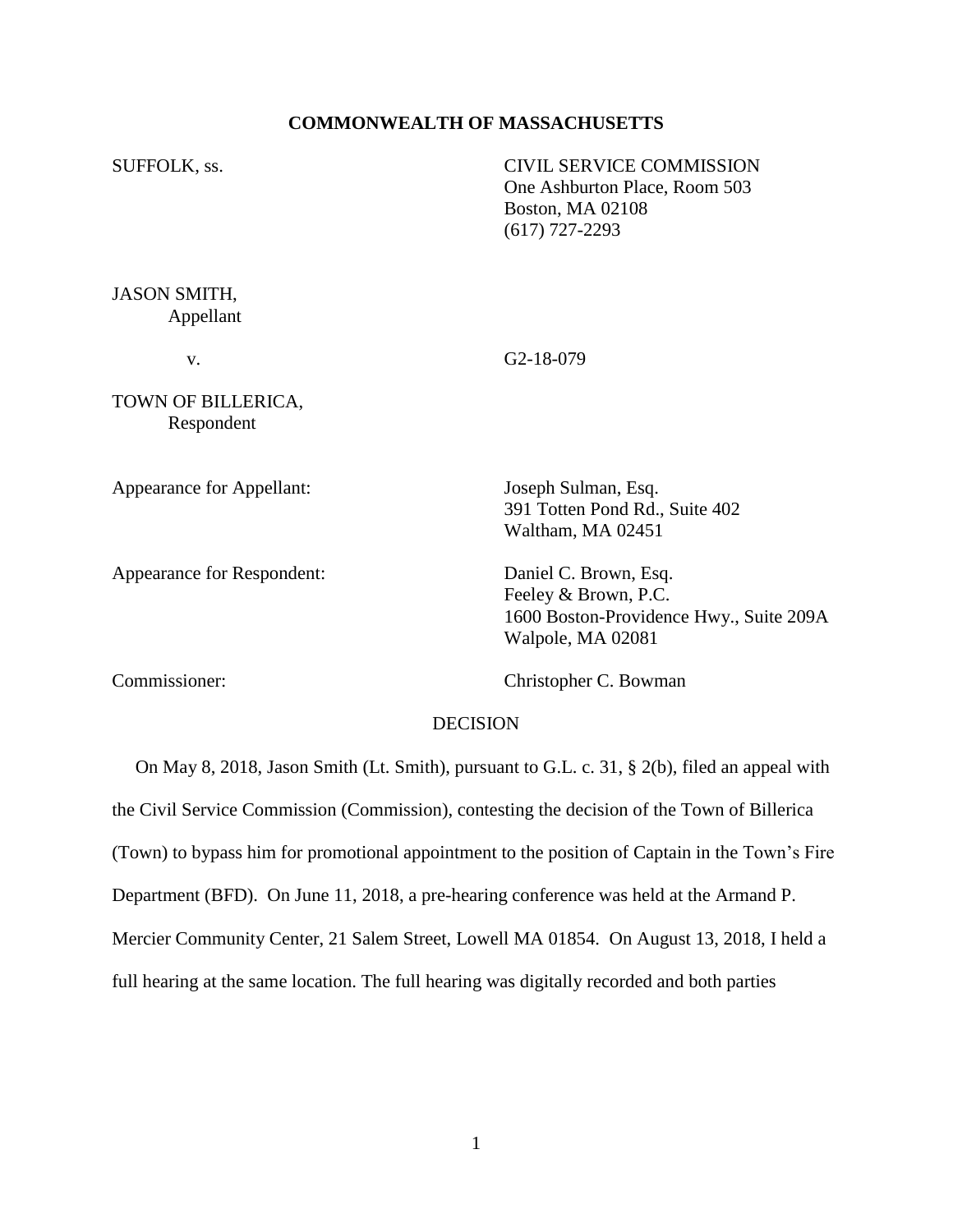received a CD of the proceeding.<sup>1</sup> On October 19, 2018, the parties submitted post-hearing briefs in the form of proposed decisions.

# **FINDINGS OF FACT:**

Twelve (12) exhibits were entered into evidence at the full hearing. I left the record open for the Town to provide an additional document which I received and entered as Exhibit 13. Based on the documents submitted and the testimony of the following witnesses:

## *For the Town:*

John Curran, Town Manager

# *For Lt. Smith:*

 $\overline{a}$ 

- Jason Smith, Appellant;
- Billerica Firefighter Phil Tammaro
- Billerica Fire Captain Joseph Bradley

and taking administrative notice of all matters filed in the case and pertinent statutes, regulations, case law and policies, and reasonable inferences from the evidence, I find the following:

- 1. Mr. Curran has served as the Town Manager of Billerica for the past eight years. He previously served as Mayor of Woburn and Town Administrator in Maynard. As Town Manager, he is the Civil Service appointing authority for the Town. (Testimony of Curran).
- 2. Lt. Smith has been a Town firefighter/EMT for twelve years. His current rank is Lieutenant. He previously served as a firefighter in Malden for four years. He served in the U.S. Air Force from 1992 – 2014. (Testimony of Smith; Exhibit 3).

<sup>&</sup>lt;sup>1</sup> If there is a judicial appeal of this decision, the plaintiff in the judicial appeal would be obligated to supply the court with a transcript of this hearing to the extent that he/she wishes to challenge the decision as unsupported by the substantial evidence, arbitrary and capricious, or an abuse of discretion. If such an appeal is filed, this CD should be used to transcribe the hearing.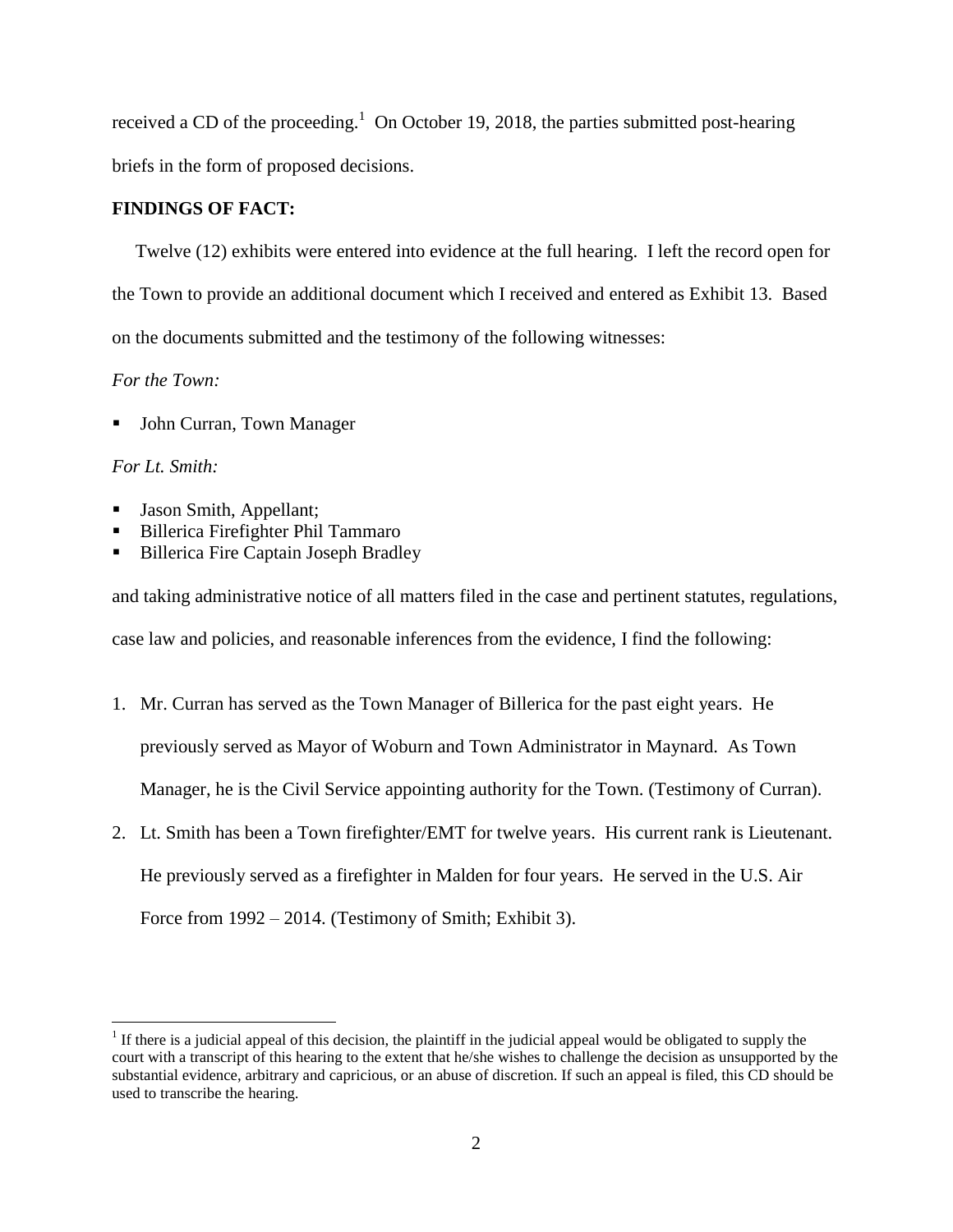- 3. In 2017, an investigation was conducted into sexual improprieties involving a female Town dispatcher and several male firefighters of varying ranks. The investigation led to findings of sexual relationships between the dispatcher and the firefighters which had been happening for several years. Allegations included sex taking place during work hours and/or on Town property. Significant discipline was imposed on the involved parties, including lengthy suspensions and demotions. (Testimony of Curran; Exhibit 6).
- 4. MB was not a target of the investigation. However, he is mentioned in the investigation report at page 8. As part of the report's narrative, the investigator noted that MB was a union official in 2016. The investigator stated that around or after September, 2016, the female dispatcher and two firefighters contacted MB and the Union President, in their Union roles, to discuss whether the Union could assist in the increasingly volatile situation (one of the dispatcher's former sexual partners had recently sent her a draft "Craigslist" advertisement meant to embarrass and harass her). The investigator mentioned that just because MB and the Union President were acting in their Union roles, it did not relieve them of their duty to report alleged misconduct up the chain-of-command. This was the only reference to MB in the report. (Testimony of Curran; Exhibit 6).
- 5. Lt. Smith was also not a target of the investigation. However, he was mentioned in the report at page 10. As part of the report's narrative, the investigator noted that Lt. Smith was a friend of the dispatcher and that he stated that one of the sexual relationships had lasted several weeks. (Testimony of Curran; Exhibit 6).
- 6. As stated, individuals who were directly involved received significant discipline. The investigation also revealed that many firefighters, including many superior officers of all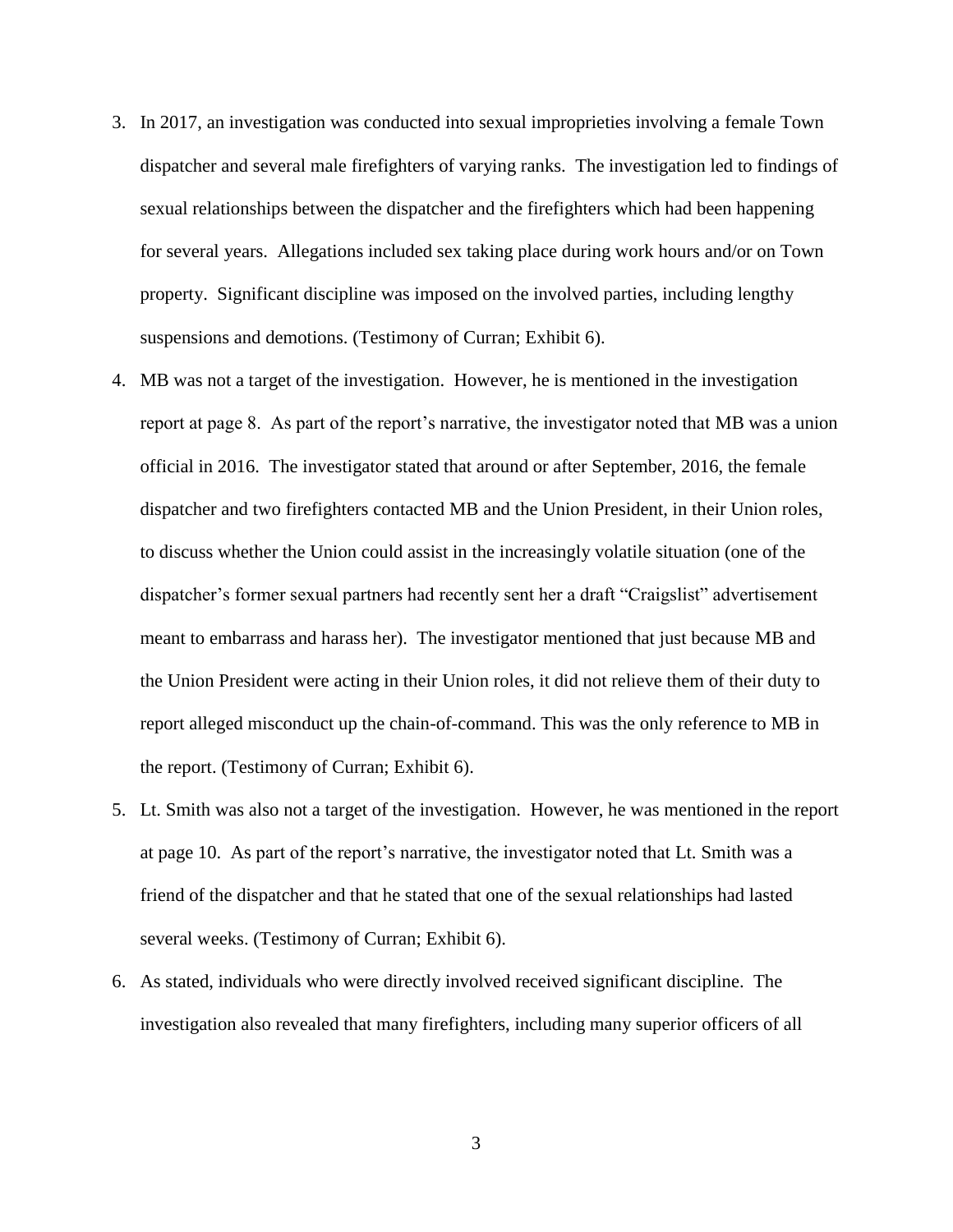ranks, at least had some knowledge that multiple firefighters had been, or were actively having, sex with the female dispatcher. (Testimony of Curran).

- 7. In July, 2017, MB was promoted to a temporary Captain position. Lt. Smith was bypassed in that process, but did not appeal the decision. (Testimony of Curran; Testimony of Smith; Exhibit 10).
- 8. The instant Appeal is based on promotions in 2018 to two permanent Captain positions. Lt. Smith was bypassed by both successful candidates, including MB. (Exhibits 1, 2, 7).
- 9. Lt. Smith, who is not married, was friends with the female dispatcher. In December, 2016, he had multiple conversations with her, both on the telephone and in person, in which she spoke about her sexual relationships with several firefighters. (Testimony of Smith; Testimony of Curran).
- 10. Lt. Smith was never quite sure whether the female dispatcher's accounts were true or not, but always told her to be careful or be safe or words to that effect. (Testimony of Lt. Smith)
- 11. At some point, the female dispatcher introduced Lt. Smith to one of her female friends. While the female friend was over Lt. Smith's home one winter night, the female dispatcher, who was nearby, called and referenced that she had too much to drink. She ended up coming by Lt. Smith's house that night and all three of them slept in separate bedrooms. (Testimony of Lt. Smith)
- 12. Lt. Smith was called as a witness to testify at a disciplinary hearing for a firefighter involved in the scandal. Mr. Curran served as the hearing officer. Lt. Smith provided information about his interactions with the dispatcher during this testimony, which Mr. Curran relied on to make his bypass decision.(Curran Testimony)
- 13. MB was never called to testify as a witness at any disciplinary hearing. (Curran Testimony)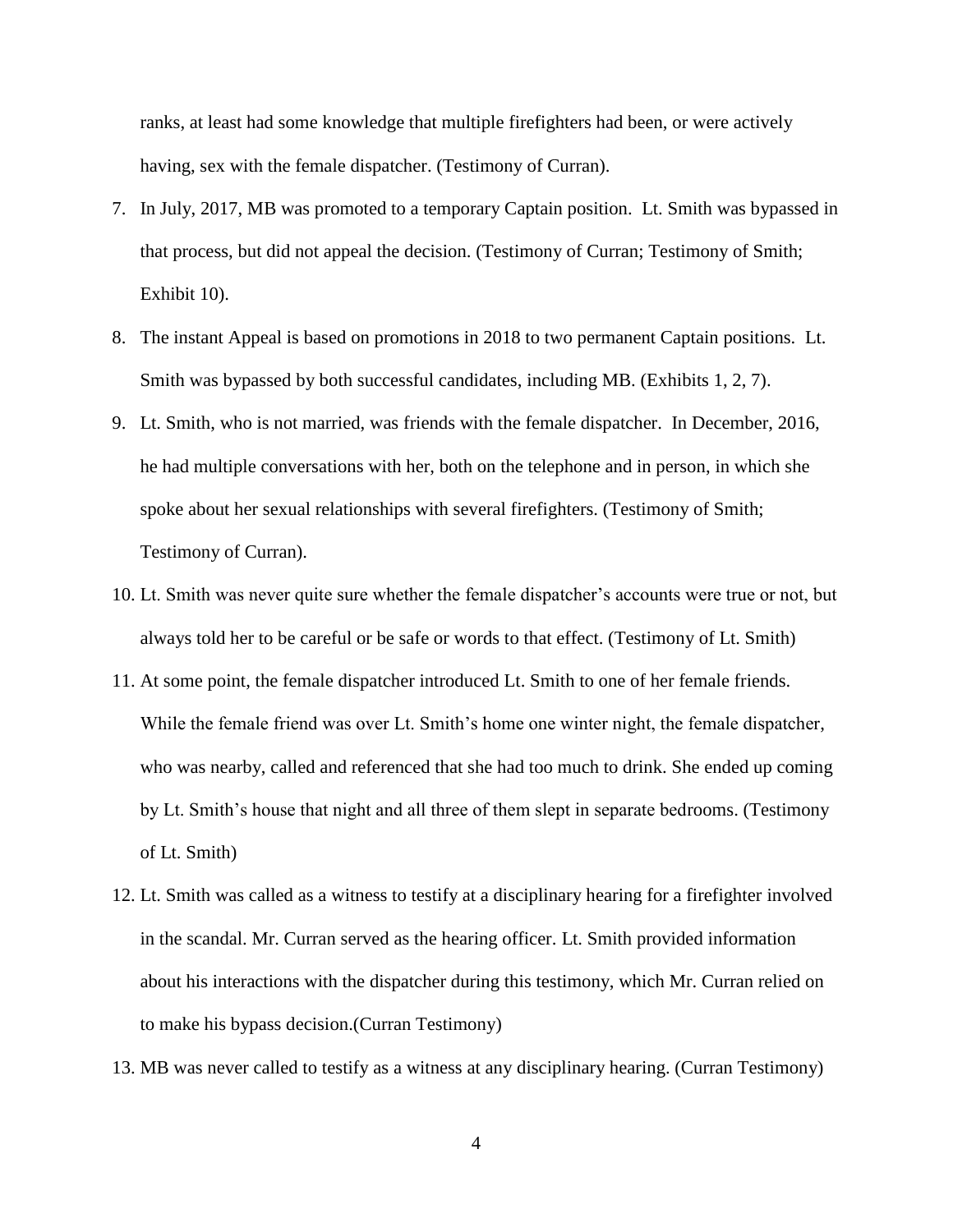- 14. At the end of Lt. Smith's disciplinary hearing testimony, Mr. Curran attempted to ask Lt. Smith why he did not come forward with the information about the sex scandal earlier. The union attorneys' objected to the question and Mr. Curran never followed up. (Curran testimony.)
- 15. When the dispatcher's affairs actually occurred, the Department did not have any policy prohibiting romantic or sexual relations between members of the Department, whether of equal or unequal rank. On June 30, 2017, after the affair came to light and after Lt. Smith's first interview for the temporary captain position, the Department issued a Non-Fraternization Policy that prohibited all romantic relationships between employees of unequal rank and required employees of equal rank who were engaged in such relationships to be "professional and business-like at all times." (Ex. 8; Testimony of Curran.)
- 16. Mr. Curran interviewed Lt. Smith for the temporary captain position on June 28, 2017 along with the Fire Chief and several others. Along with several other questions, Mr. Curran asked Lt. Smith why he did not tell anyone about the sex scandal, whether it affected the members' work, whether he thought it would, and what Lt. Smith would do to improve morale. Lt. Smith explained that he did not believe *at the time* it had any effect on the employees' work, because he only had one person's story about the relations and he did not want to go around talking to others in the Department to ask them about activities going on outside of the Department (at the time, he did not know that some of the activities took place on Town property). (Testimony of Appellant.)
- 17. In response to the question about what could be done to improve morale, Lt. Smith responded that the Department needed to reestablish better connections with Town Manager,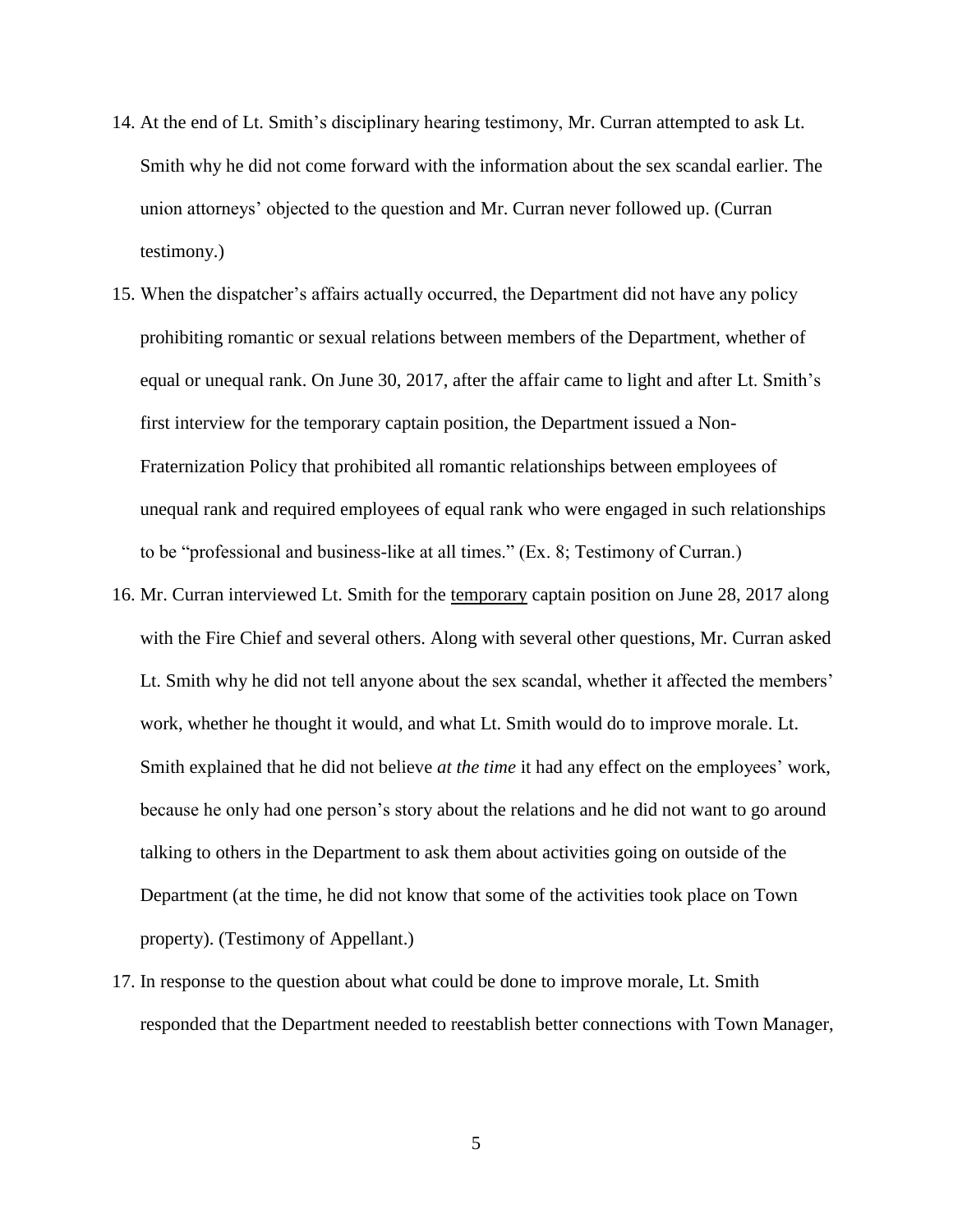and Mr. Curran should come over to the Department more and not be the guy behind the desk. (Testimony of Appellant)

- 18. On May 13, 2018, Lt. Smith received notification of his bypass for the permanent captain position. This letter is largely identical to the bypass letter issued to Lt. Smith for the temporary captain position in 2017. The letter states Lt. Smith's "actions or lack therefore during this [dispatcher scandal] provides cause for concern about your judgment and ability to serve in this essential command role." The letter also states that Lt. Smith "exercised poor judgment in allowing the young employee (dispatcher) over your house in the midst of the very troubling and problematic events for the Town and the Fire Department." The bypass letter states that Lt. Smith explained that he allowed the dispatcher to stay at his house to provide "counseling." (Ex. 2.)
- 19. Mr. Curran acknowledges that the primary reasons for bypassing Lt. Smith is Lt. Smith's "involvement" in the scandal and the fact that he had failed to "move on." Asked to explain what he meant by "move on," Mr. Curran testified that not enough time had passed between the bypass for the temporary promotion and the permanent position opening. He said: "I personally think he should not have put his name in. That would have shown leadership." (Testimony of Curran.)
- 20. Mr. Curran had also concluded that not " … enough time has passed for him to have command and respect of those he commands." (Testimony of Curran.)
- 21. Captain Joseph Bradley has supervised Lt. Smith for approximately two years in Engine Five in Group 4. Bradley said that it was absolutely essential that lieutenants have the respect of the firefighters under his or her command. He testified without hesitation that the firefighters in Lt. Smith's group worked well with Lt. Smith and respected Lt. Smith. When asked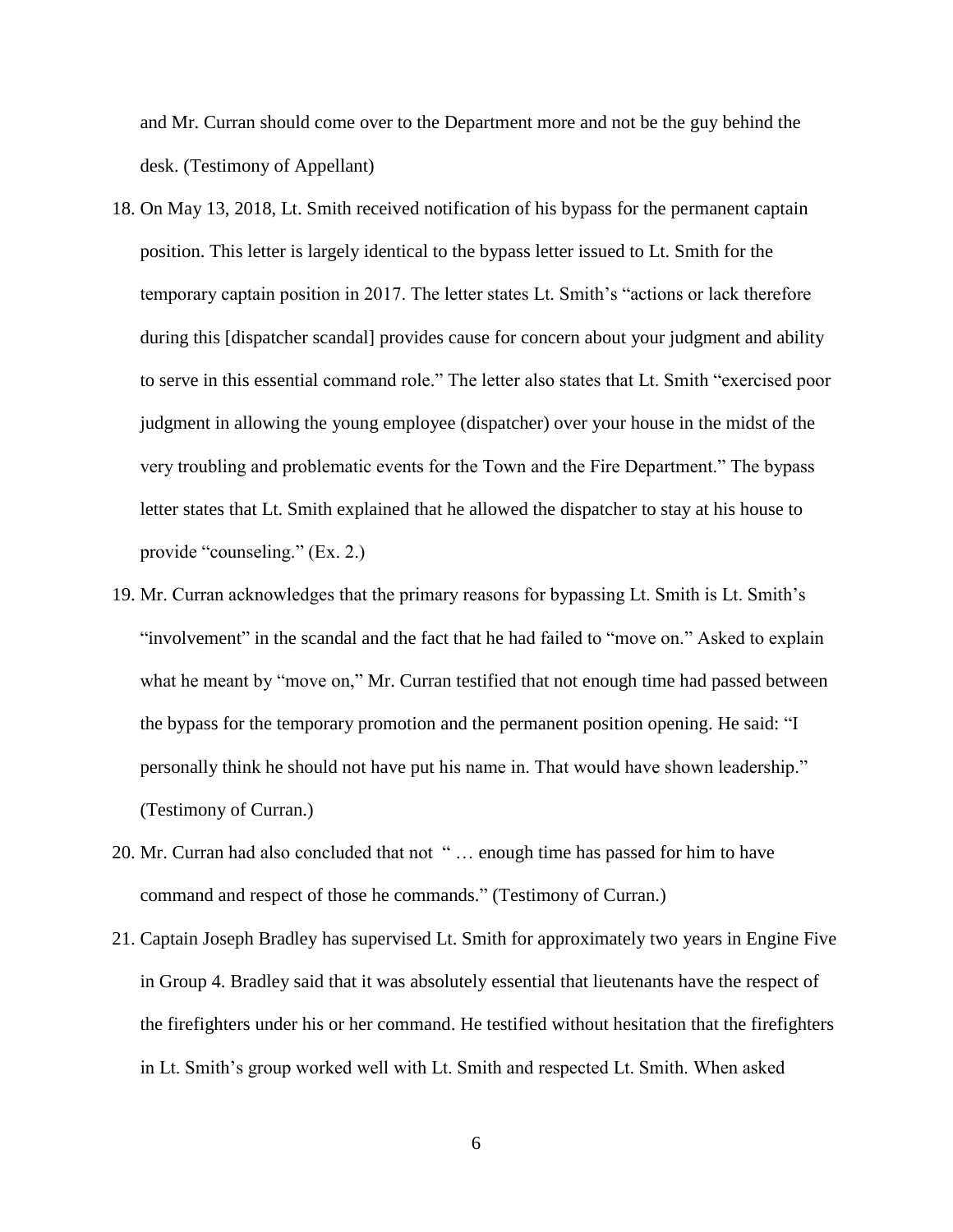directly, he denied that there was any lack of respect by any of these firefighters toward Lt. Smith since the scandal broke. He said that firefighters have never bid for shifts away from Lt. Smith. (Testimony of Bradley.)

- 22. Firefighter Phil Tammaro, a firefighter of 25 years in Billerica, has worked under the command of Lt. Smith and testified that he did not lose any respect for Lt. Smith after the scandal and did not observe any other firefighters lose respect for Lt. Smith. (Testimony of Tammaro.)
- 23. The bypass letter describes MB and his history in the Department. It does not mention that MB also received information about the dispatcher's sexual relations with other firefighters. It does not mention that MB was informed about the effect of these relations. On the contrary, it states: "*During this tenure, [MB] has continually demonstrated he understands the responsibilities and role of a commanding officer*. [MB] has both expressed and demonstrated through his actions that he understands and values setting a good example that can be modeled by lower ranking firefighters . . . " (Ex. 2) (emphasis added.)
- 24. Lt. Smith reviewed the rules and policy for the Employee Assistance Program (EAP) between his interview for the temporary captain position in 2017 and his interview for the permanent captain position in 2018 because Curran told him during the first interview that he needed to improve his supervision skills considering the scandal with the dispatcher. Additionally, the bypass letter for the 2017 temporary position said that Lt. Smith should have referred the dispatcher to the EAP program. At the 2018 interview, Lt. Smith told Curran that he had reviewed the EAP program's rules and policy and that it did not seem to apply to the dispatcher's situation. Curran did not dispute this at the hearing. (Ex. 10; Testimony of Appellant.)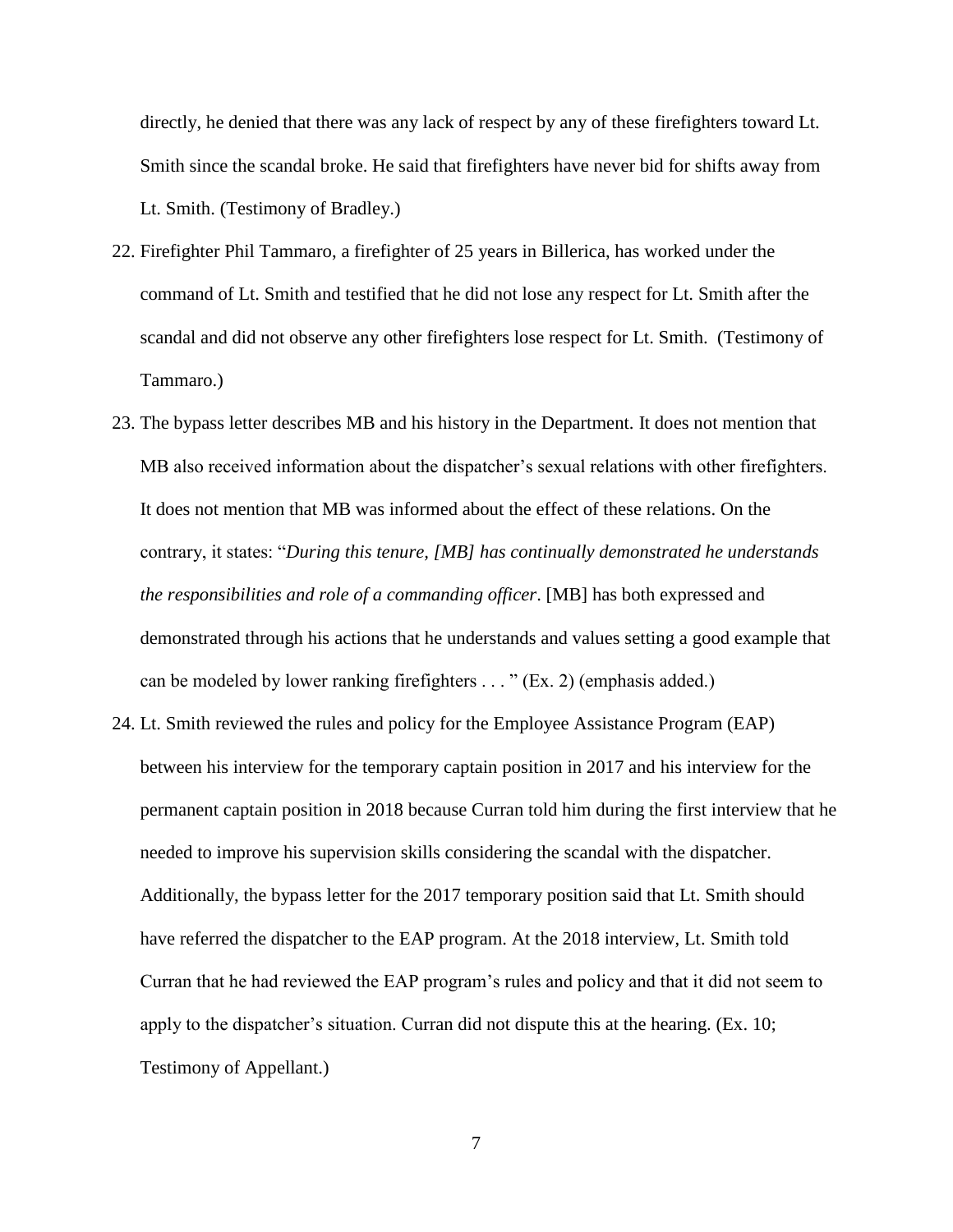#### *Legal Standard*

 The fundamental purpose of the civil service system is to guard against political considerations, favoritism, and bias in governmental hiring and promotion. The commission is charged with ensuring that the system operates on "[b]asic merit principles." Massachusetts Assn. of Minority Law Enforcement Officers v. Abban, 434 Mass. at 259, citing Cambridge v. Civil Serv. Comm'n., 43 Mass.App.Ct. 300, 304. "Basic merit principles" means, among other things, "assuring fair treatment of all applicants and employees in all aspects of personnel administration" and protecting employees from "arbitrary and capricious actions." G.L. c. 31, § 1.

 The role of the Civil Service Commission is to determine "whether the Appointing Authority has sustained its burden of proving that there was reasonable justification for the action taken by the appointing authority." Cambridge at 304. Reasonable justification means the Appointing Authority's actions were based on adequate reasons supported by credible evidence, when weighed by an unprejudiced mind, guided by common sense and by correct rules of law. Selectmen of Wakefield v. Judge of First Dist. Ct. of E. Middlesex, 262 Mass. 477, 482 (1928). Commissioners of Civil Service v. Municipal Ct. of the City of Boston, 359 Mass. 214 (1971).

 The Commission's role, while important, is relatively narrow in scope: reviewing the legitimacy and reasonableness of the appointing authority's actions (City of Beverly v. Civil Service Comm'n, 78 Mass.App.Ct. 182, 189, 190-191 (2010) citing Falmouth v. Civil Serv. Comm'n, 447 Mass. 814, 824-826 (2006) and ensuring that the appointing authority conducted an "impartial and reasonably thorough review" of the applicant. Beverly. The Commission owes "substantial deference" to the appointing authority's exercise of judgment in determining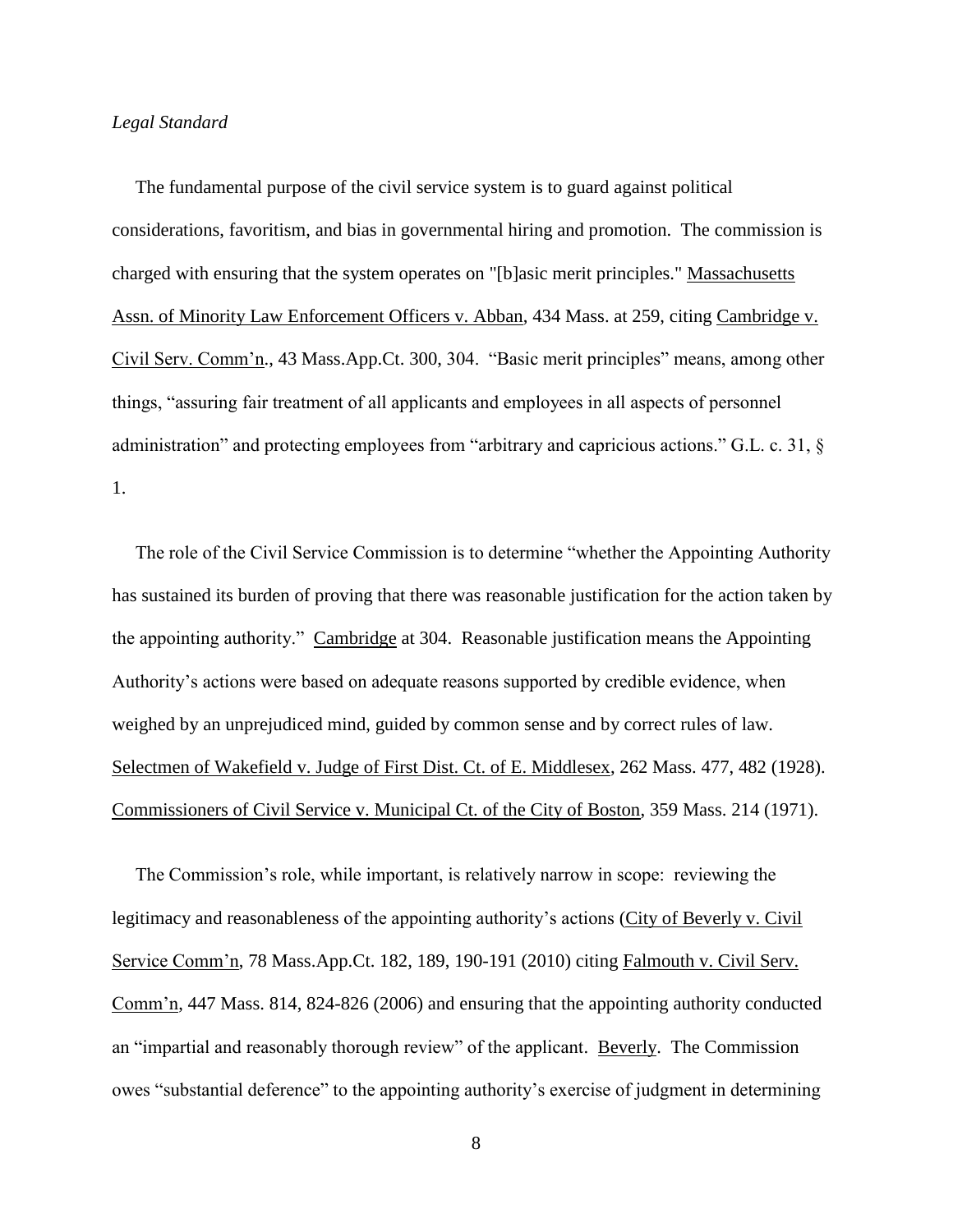whether there was "reasonable justification" shown. Beverly citing Cambridge at 305, and cases cited.

#### *Analysis*

 Mr. Curran bypassed Lt. Smith based on his determination that Lt. Smith showed poor judgment in his statements during the promotional interview and his overall failure to accept responsibility for, and learn from, the mistakes he made during the Fire Department's recent "sex scandal." In his decision, Mr. Curran wrote, part:

> It is abundantly clear to me that you have still not accepted responsibility for your inadequate response to those recent events and consequently have not moved passed it. It is simply not enough to be first on the list. You must demonstrate an understanding of leadership positions and the accountability that goes with it.

This is bizarre -- for many reasons.

 Lt. Smith is single. He never engaged in any sexual misconduct. Rather, he had a platonic friendship with a single female dispatcher. When that single female dispatcher told Lt. Smith of her consensual sexual encounters with male firefighters, some of whom were married, he urged her to use caution. He chose not to share the information with others, in part, to avoid spreading rumors, as he was not certain that these encounters actually occurred. Yet, the Town Manager, based on some head-scratching assumptions and conclusions, bypassed Lt. Smith for promotional appointment to permanent, full-time Fire Captain, for his "involvement" in the scandal even concluding that Lt. Smith's mere *application* for the promotion showed a lack of leadership. As discussed in more detail below, the reasons for bypass are not valid.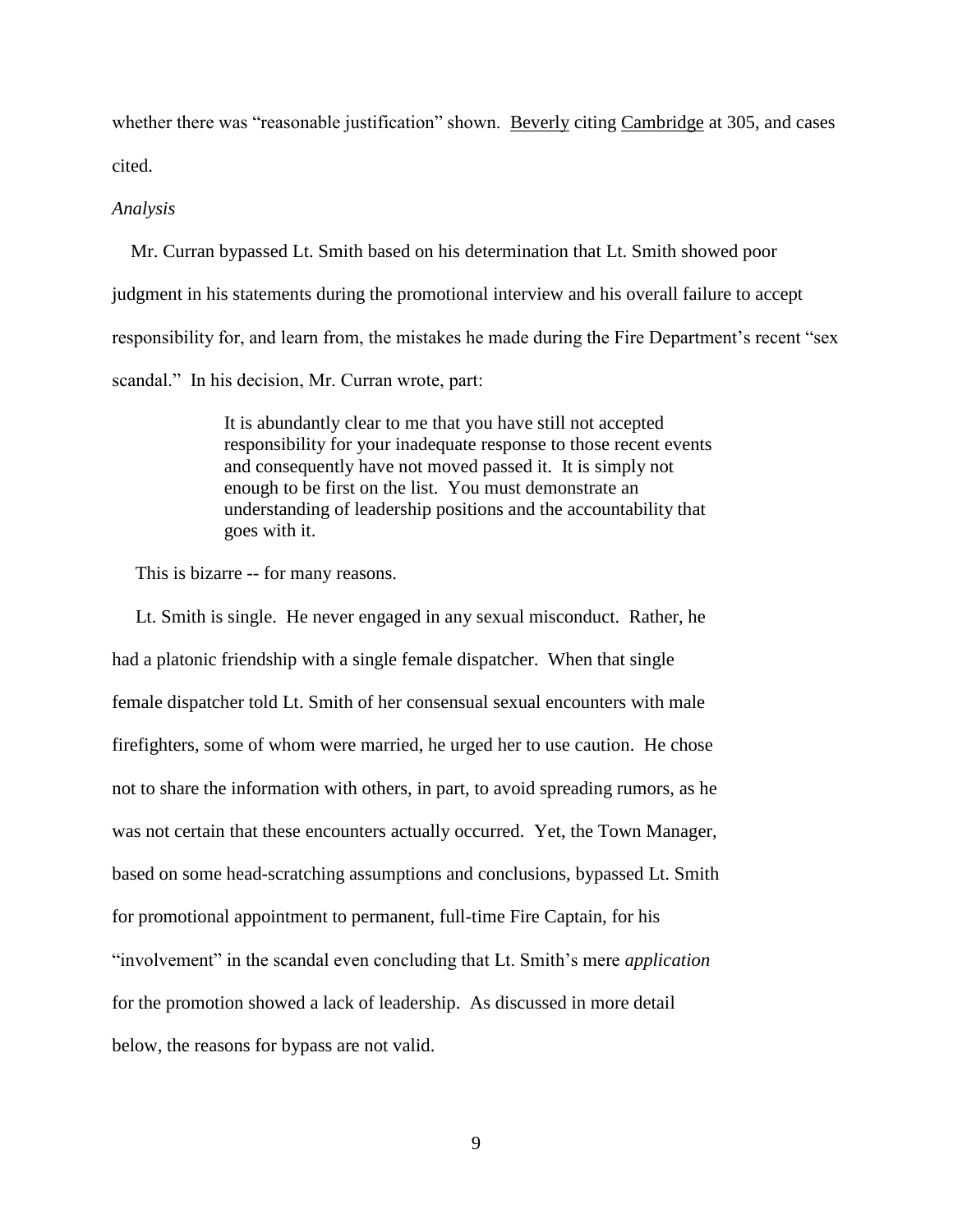First, it appears that the Town Manager has let his imagination get the best of him, focusing on the so-called late-night counseling session between Lt. Smith and the female dispatcher at Lt. Smith's home. When Lt. Smith participated in the internal investigation, he was told by the investigator that rumors were rampant about what occurred at his home that night. It was not a counseling session. It was not what the rumor mill had conjured up. It was one friend offering another friend a place to stay one night. That is not a valid reason for bypassing Lt. Smith for promotional appointment to Fire Captain.

 Second, the Town has not presented any evidence to show that Lt. Smith, after being told the details of the female dispatcher's sex life, was somehow obligated to refer her to the Employee Assistance Program. Thus, failure to refer the dispatcher to the EAP program was not an "inadequate response" as alleged by the Town.

 Third, at the time that the female dispatcher told Lt. Smith that she had sexual relations with male firefighters, the Fire Department had no anti-fraternization policy and, at the time, Lt. Smith had no knowledge, that those sexual encounters were having any impact on the operations or morale of the Department. Further, there was no evidence -then or now - that these encounters were not consensual. Thus, the Town has not shown that Lt. Smith's decision not to share this information with others was an "inadequate response" or a failure of leadership.

 Fourth, even if Lt. Smith *was* obligated to report this information, the Town acknowledges that it promoted a lower-ranked candidate who was *also* aware of the sexual encounters and failed to properly report them.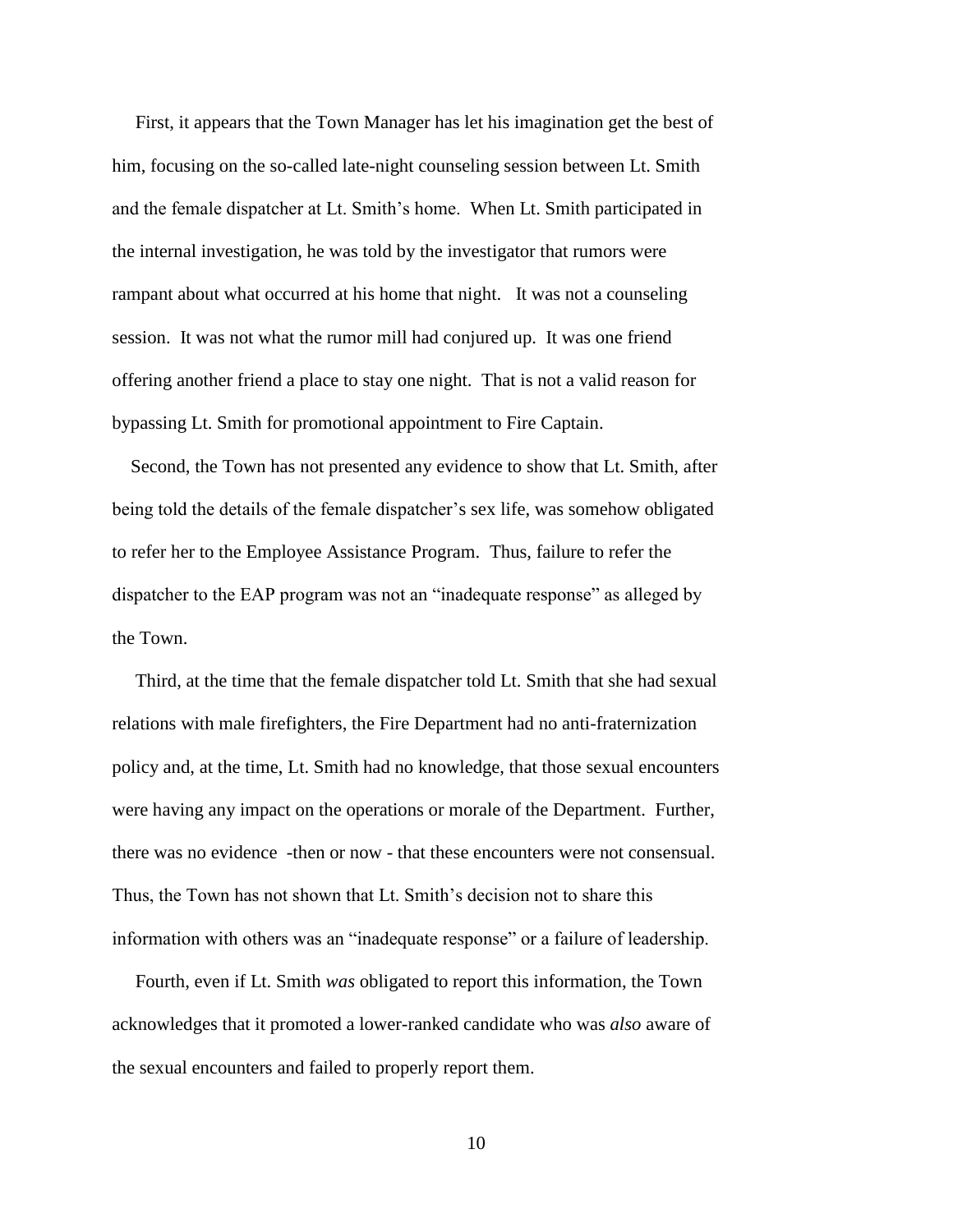Fifth, the decision here by the Town Manager appears to be driven, in part, by the Town Manager's misplaced expectation that Lt. Smith should personally apologize to him for his (Lt. Smith)'s alleged lack of judgment. This strikes me as some type of personal loyalty test that has no place in the civil service system.

 Sixth, it is difficult to even discern what the Town Manager meant by the statement that Lt. Smith has failed to "move on" from the scandal.

## *Conclusion / Relief*

 The Town has not shown, by a preponderance of the evidence, that it had reasonable justification for bypassing him for promotional appointment to Fire Captain, in favor of other lower-ranked candidates, including MB. For this reason, Lt. Smith's appeal under Docket No. G2-18-079 is hereby *allowed*.

 That turns to the issue of the relief to be ordered here. The Commission's power of relief is derived from St. 1976, c. 534, s. 1, as amended by St. 1993, which states, in relevant part: "If the rights of any person acquired under the provisions of chapter thirty-one of the General Laws or under any rule made thereunder have been prejudiced through no fault of his own, the civil service commission may take such action as will restore or protect such rights …".

 The most common type of relief ordered by the Commission regarding bypass appeals is to order the placement of the candidate's name at the top of the next Certification to ensure reconsideration and to order a retroactive civil service seniority date, if and when the candidate is appointed. The Commission, however, has broad discretion regarding the appropriate relief to be granted based on the circumstances regarding each appeal. See Boston Police Dep't v.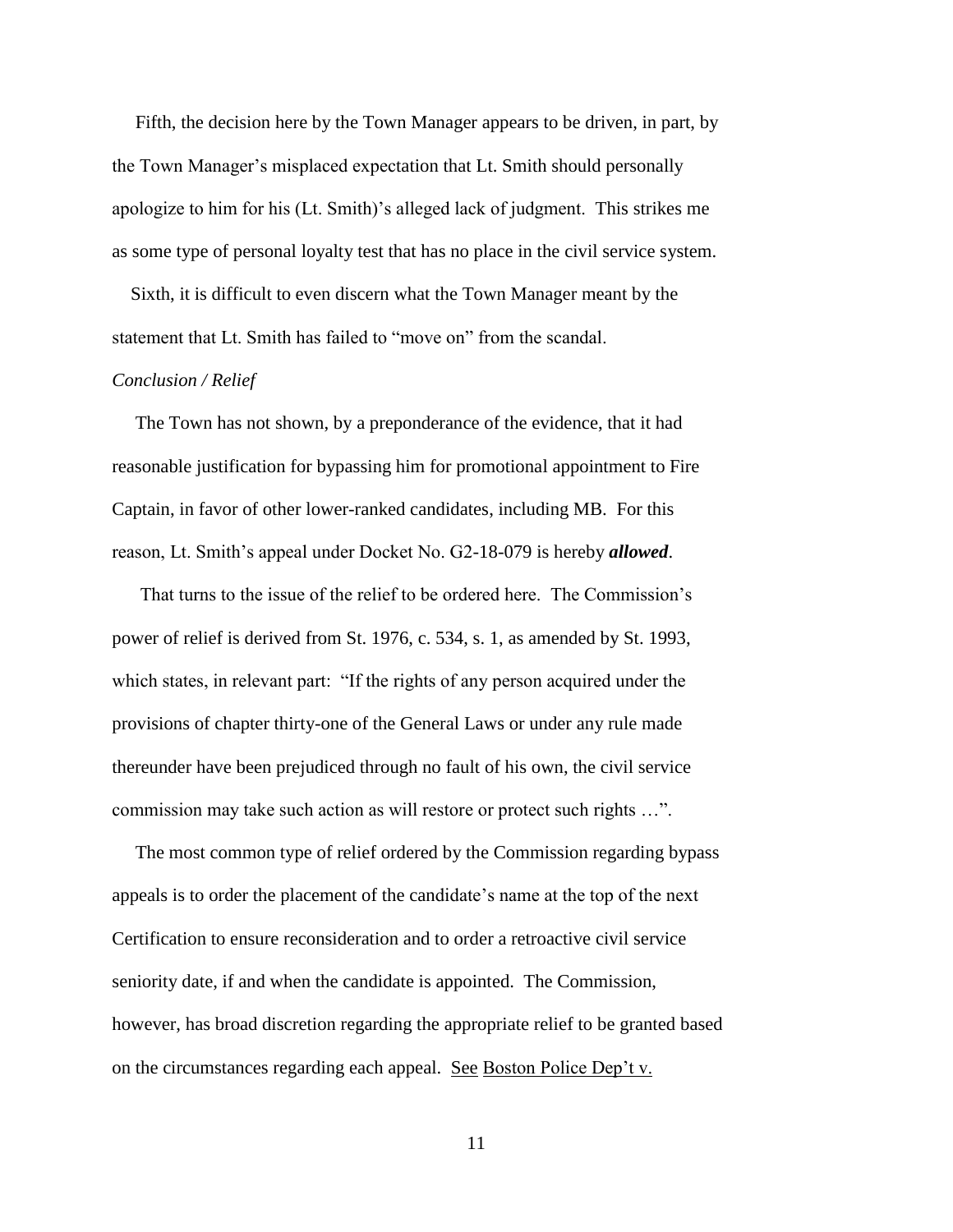Kavelski, 463 Mass. 680 (2012) (nothing in the HRD rules requires further [psychological] screening after BPD candidate had successfully appealed a psychological bypass decision); Mulhern v. Civ. Serv. Comm'n & Mass. Bay Transportation Authority, 57 Mass. App. Ct. 920 (2003) ("The remedy to be accorded a plaintiff is a matter within the commission's discretion and will rarely be overturned") citing Bielawski v. Personnel Administrator of the Div. of Personnel Admn., 422 Mass. 459, 464, n. 11, 465 (1996) and Thomas v. Civil Serv. Commn., 48 Mass.App.Ct. 446, 451 (2000).

 I considered several factors in regard to the appropriate relief regarding this particular appeal, including the Town's decision to appoint a lower-ranked candidate, who, according to the Town, also "failed to report" information he received about the sexual relations between the female dispatcher and male firefighters. While, based on the circumstances here, vacating the promotional appointment of MB would be warranted, I have concluded that the appropriate relief is as follows:

- 1. The eligible list of candidates for Fire Captain in Billerica, upon which Lt. Smith is currently ranked first, shall remain in place until such time as Lt. Smith is promoted to Fire Captain.
- 2. HRD shall not establish any further eligible list for Fire Captain in Billerica until such time as Lt. Smith is promoted to Fire Captain.
- 3. Lt. Smith shall be placed at the top of any Certification for Fire Captain in Billerica until such time as he is promoted.